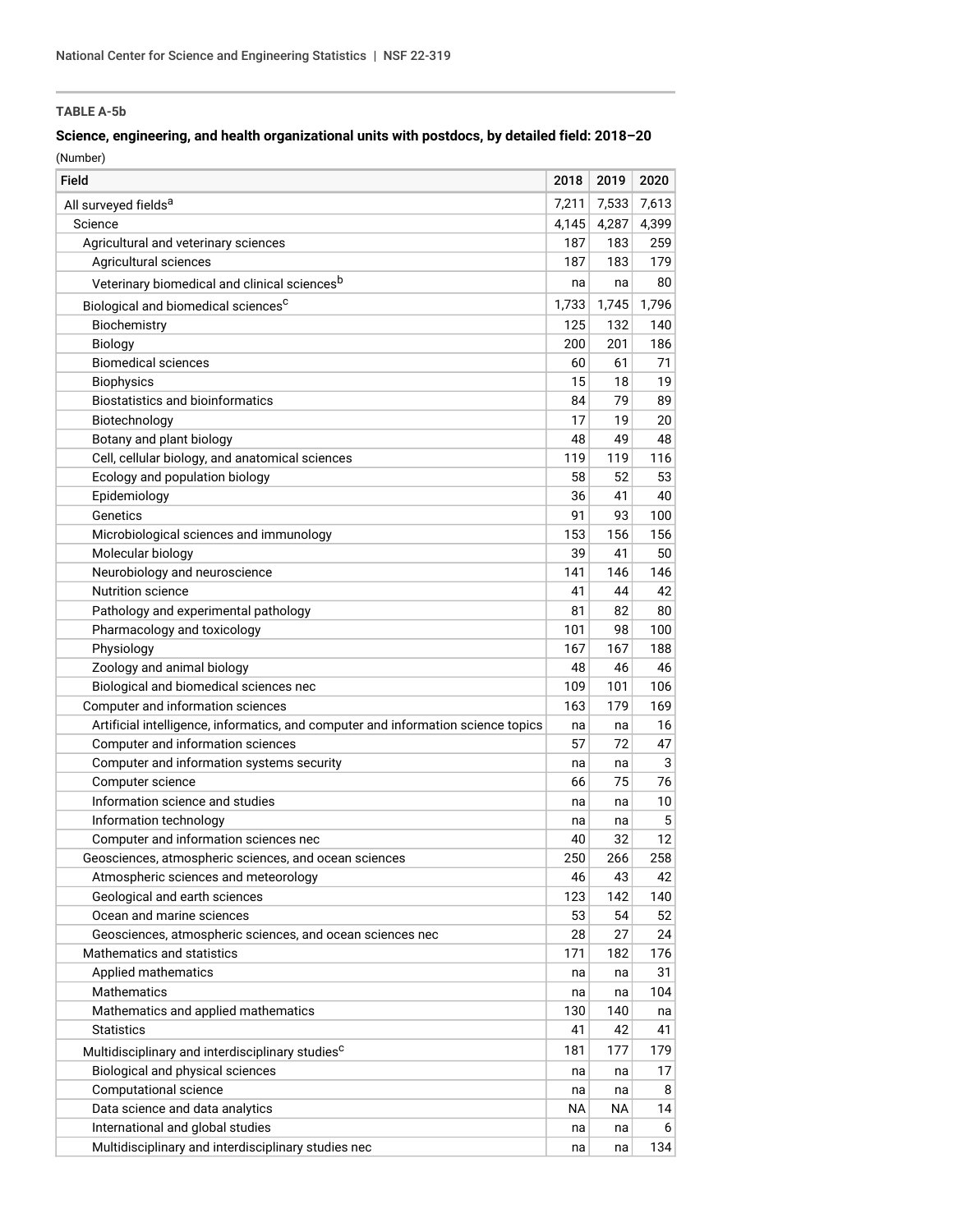## **TABLE A-5b**

### **Science, engineering, and health organizational units with postdocs, by detailed field: 2018–20**

(Number)

| Field                                                                | 2018  | 2019  | 2020           |
|----------------------------------------------------------------------|-------|-------|----------------|
| Natural resources and conservation                                   | 137   | 148   | 139            |
| Environmental science and studies                                    | 60    | 62    | 55             |
| Forestry, natural resources, and conservation                        | 77    | 86    | 84             |
| Physical sciences                                                    | 551   | 556   | 565            |
| Astronomy and astrophysics                                           | 61    | 62    | 66             |
| Chemistry                                                            | 220   | 222   | 223            |
| Materials sciences                                                   | 27    | 31    | 29             |
| Physics                                                              | 225   | 222   | 226            |
| Physical sciences nec                                                | 18    | 19    | 21             |
| Psychology                                                           | 215   | 214   | 249            |
| Applied psychology                                                   | na    | na    | 36             |
| Clinical psychology                                                  | 19    | 18    | 17             |
| Counseling psychology                                                | na    | na    | 8              |
| Counseling and applied psychology                                    | 61    | 50    | na             |
| Human development <sup>d</sup>                                       | na    | na    | 41             |
| Psychology, general                                                  | 103   | 110   | 104            |
| Research and experimental psychology                                 | 32    | 36    | 43             |
| Social sciences                                                      | 557   | 637   | 609            |
| Agricultural and natural resource economics                          | 21    | 22    | 20             |
| Anthropology                                                         | 54    | 59    | 66             |
| Area, ethnic, cultural, gender, and group studies                    | na    | na    | 102            |
| Criminal justice and safety studies                                  | 7     | 8     | 10             |
| Criminology                                                          | na    | na    | $\overline{2}$ |
| Economics (except agricultural and natural resource)                 | 43    | 50    | 56             |
| Geography and cartography                                            | 43    | 41    | 46             |
| Human development <sup>d</sup>                                       | 34    | 41    | na             |
| International relations and national security studies                | 11    | 21    | 16             |
| Linguistics                                                          | 22    | 22    | 27             |
| Political science and government                                     | 46    | 56    | 48             |
| Public policy analysis                                               | 59    | 59    | 61             |
| Sociology                                                            | 65    | 69    | 61             |
| Urban studies and affairs                                            | na    | na    | 4              |
| Social sciences, other <sup>e</sup>                                  | na    | na    | 90             |
| History and philosophy of science <sup>e</sup>                       | 7     | 12    | na             |
| Social sciences nece                                                 | 145   | 177   | na             |
| Engineeringf                                                         | 1,011 | 1,051 | 1,108          |
| Aerospace, aeronautical, and astronautical engineering               | 29    | 31    | 35             |
|                                                                      |       |       | 156            |
| Biological, biomedical, and biosystems engineering <sup>e</sup>      | na    | na    |                |
| Bioengineering and biomedical engineering <sup>e</sup>               | 121   | 130   | na             |
| Biological and biosystems engineering <sup>e</sup>                   | 15    | 15    | na             |
| Chemical, petroleum, and chemical-related engineering                | 132   | 132   | 139            |
| Chemical engineering                                                 | 122   | 118   | 127            |
| Petroleum engineering                                                | 10    | 14    | 12             |
| Civil, environmental, transportation and related engineering fields  | 146   | 157   | 175            |
| Civil engineering                                                    | 146   | 157   | 152            |
| Architectural, environmental, construction and surveying engineering | na    | na    | 23             |
| Electrical, electronics, communications and computer engineering     | 150   | 169   | 160            |
| Electrical, electronics, and communications engineering              | 150   | 169   | 144            |
| Computer engineering                                                 | na    | na    | 16             |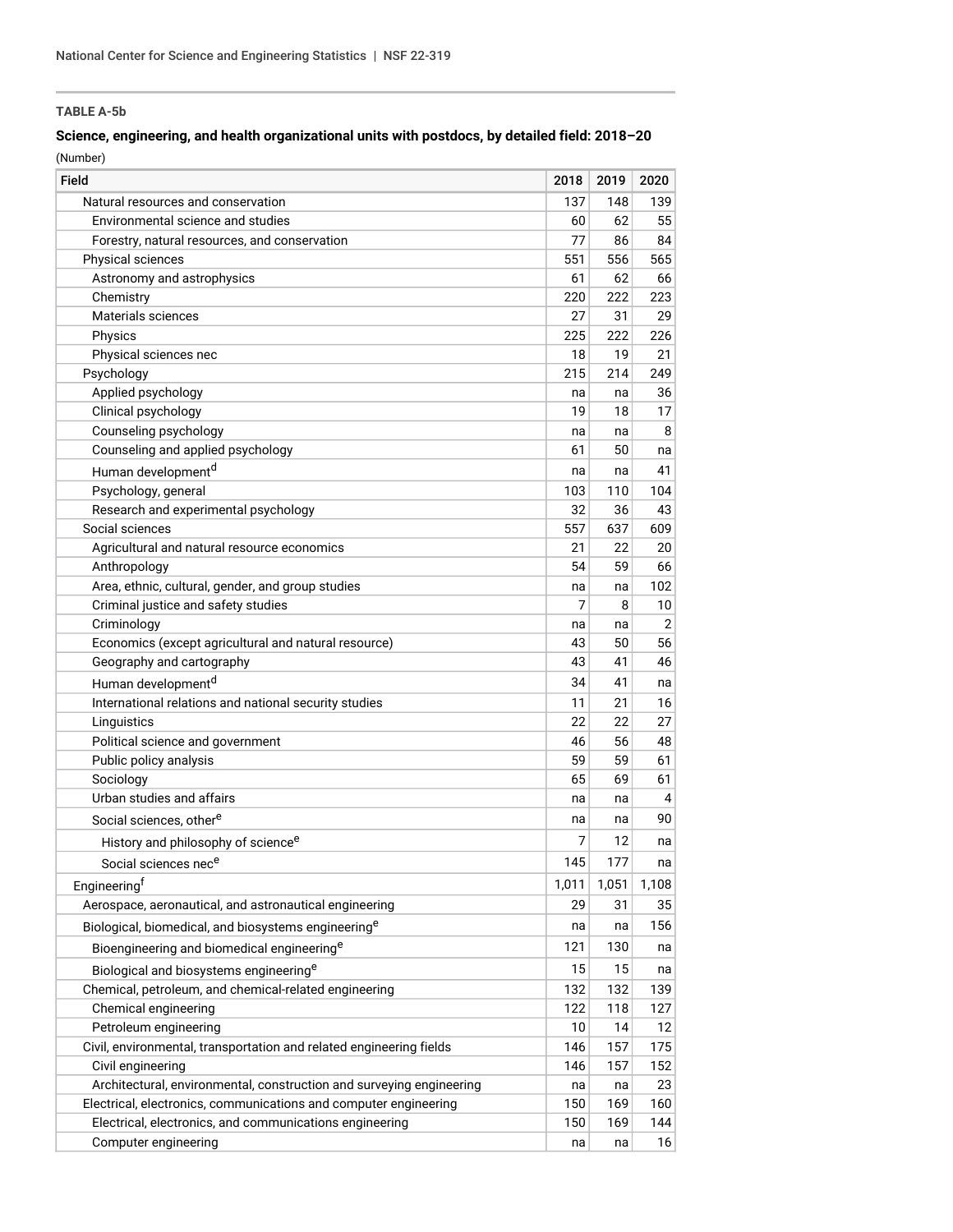### **TABLE A-5b**

## **Science, engineering, and health organizational units with postdocs, by detailed field: 2018–20**

(Number)

| Field                                                                        | 2018      | 2019  | 2020  |
|------------------------------------------------------------------------------|-----------|-------|-------|
| Industrial, manufacturing, systems engineering and operations research       | 46        | 44    | 49    |
| Industrial and manufacturing engineering                                     | 46        | 44    | 30    |
| Systems engineering and operations research                                  | na        | na    | 19    |
| Mechanical engineering                                                       | 136       | 145   | 148   |
| Metallurgical, mining, materials and related engineering fields <sup>e</sup> | 76        | 83    | 85    |
| Metallurgical and materials engineering <sup>e</sup>                         | 63        | 73    | na    |
| Mining engineering <sup>e</sup>                                              | 13        | 10    | na    |
| Other engineering                                                            | 160       | 145   | 161   |
| Agricultural engineering                                                     | 21        | 18    | 20    |
| Engineering mechanics, physics, and science                                  | 19        | 18    | 20    |
| Nuclear engineering                                                          | 14        | 13    | 13    |
| Engineering, other <sup>e</sup>                                              | na        | na    | 108   |
| Nanotechnology <sup>e</sup>                                                  | 19        | 16    | na    |
| Engineering nece                                                             | 87        | 80    | na    |
| Health                                                                       | 2,055     | 2,195 | 2,106 |
| Clinical medicine                                                            | 1,605     | 1,741 | 1,743 |
| Anesthesiology                                                               | 48        | 55    | 56    |
| Cardiology                                                                   | 59        | 61    | 54    |
| Endocrinology                                                                | 37        | 44    | 43    |
| Gastroenterology                                                             | 35        | 41    | 41    |
| Hematology                                                                   | 27        | 38    | 30    |
| Medical clinical sciences and clinical and medical laboratory sciences       | <b>NA</b> | NA    | 46    |
| Neurology                                                                    | 114       | 111   | 121   |
| Obstetrics and gynecology                                                    | 52        | 53    | 54    |
| Oncology and cancer research                                                 | 129       | 133   | 110   |
| Ophthalmology                                                                | 69        | 73    | 70    |
| Otorhinolaryngology                                                          | 34        | 35    | 37    |
| Pediatrics                                                                   | 107       | 129   | 132   |
| Psychiatry                                                                   | 76        | 77    | 83    |
| Public health                                                                | 149       | 159   | 177   |
| Pulmonary disease                                                            | 30        | 32    | 43    |
| Radiological sciences                                                        | 84        | 103   | 110   |
| Surgery                                                                      | 164       | 187   | 175   |
| Clinical medicine nec                                                        | 391       | 410   | 361   |
| Other health                                                                 | 450       | 454   | 363   |
| <b>Communication disorders sciences</b>                                      | 32        | 33    | 32    |
| Dental sciences                                                              | 57        | 55    | 56    |
| Kinesiology and exercise science                                             | na        | na    | 29    |
| Nursing science                                                              | 38        | 46    | 49    |
| Pharmaceutical sciences                                                      | 101       | 99    | 93    |
| Veterinary biomedical and clinical sciences <sup>b</sup>                     | 80        | 81    | na    |
| Other health nec                                                             | 142       | 140   | 104   |

na = not applicable; data collected under different Survey of Graduate Students and Postdoctorates in Science and Engineering (GSS) codes or GSS code moved. NA = not available; GSS code contains Classification of Instructional Programs (CIP) codes added in 2020.

nec = not elsewhere classified.

a Several field names changed in 2020; the field names listed in this table are the field names used in the GSS collection and reporting for 2020. For a complete list of field names from 2017 to 2020, see<https://ncses.nsf.gov/pubs/nsf21318/table/A-17>.

b In 2020, veterinary biomedical and clinical sciences moved from other health to agriculture and veterinary sciences.

<sup>c</sup> Prior to 2020, multidisciplinary and interdisciplinary studies was a reported as single a broad field with no detailed fields; the detailed fields were